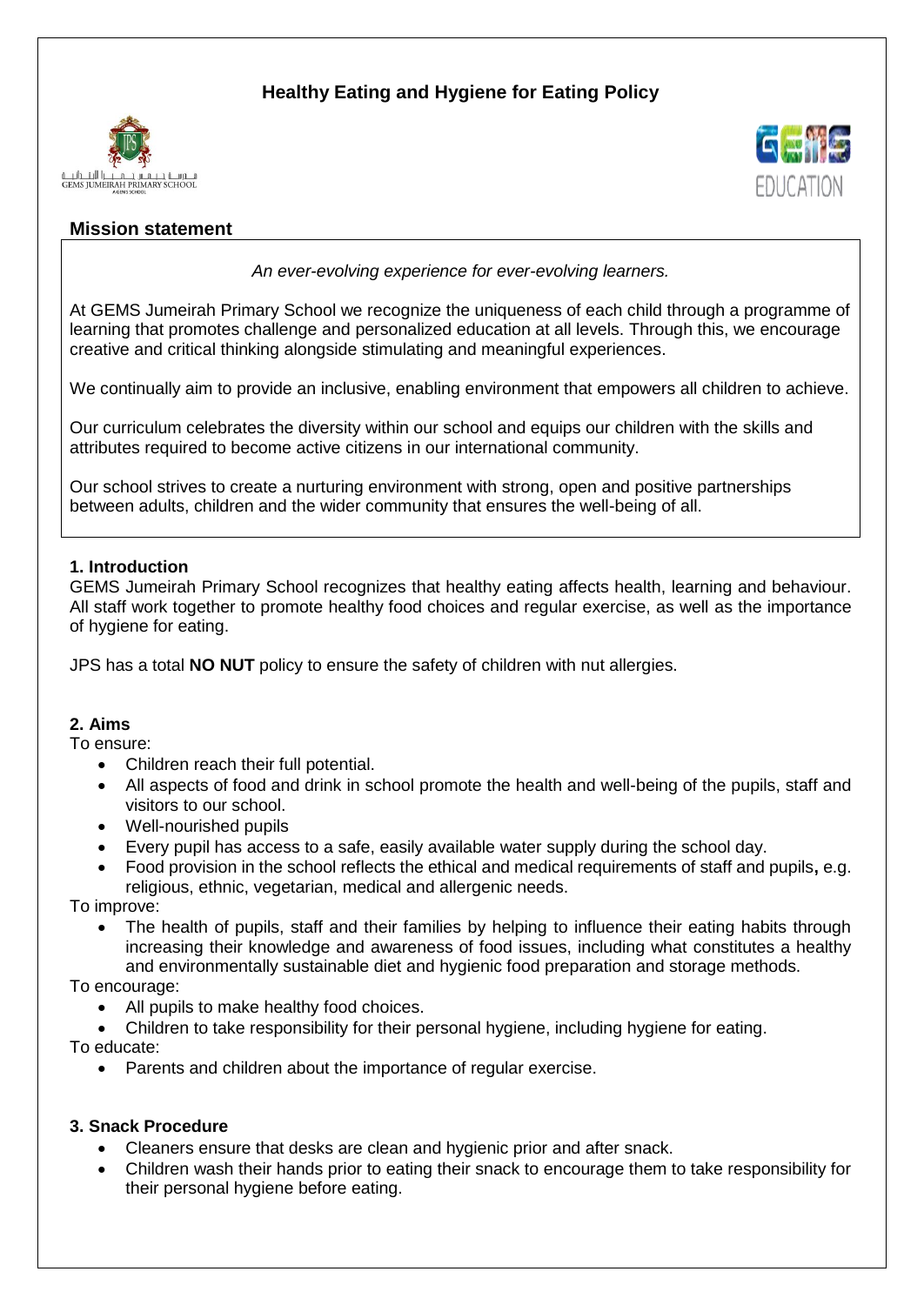- Snack is eaten at a desk in the classroom before or after break. (Year groups may have special arrangements for a snack at another time, but there must be at least two 15 minute periods dedicated to eating snacks.)
- Staff promote good manners whilst eating
- Quiet conversation is acceptable.
- Any uneaten food must be left in the snack box so that parents are aware of what their child has/has not eaten. No food is thrown away, especially 'untouched' items.
- Children must not share their food because of allergies, intolerances and cultural sensitivities.

Children are actively encouraged to bring a healthy snack box, which might contain some of the following:

#### Snacks:

- $\checkmark$  Vegetables, e.g. cucumber pieces, sliced carrot (beware of the choke hazard)
- $\checkmark$  Fresh fruit, e.g. banana, sliced apple, kiwi, melon, cut grapes (whole grapes are a choke hazard)
- $\checkmark$  Small portion of dried fruit (at least 95-100% fruit with no added sugar)
- Yoghurt
- $\checkmark$  Whole grain cereal / breakfast bars (without added sugar)
- $\checkmark$  Hummus dip with whole wheat pitta/vegetable crudités
- $\checkmark$  Vegetable crisps

#### Lunches:

- $\checkmark$  Pasta (preferably whole wheat)
- $\checkmark$  Salad (with a spoon/fork provided)
- $\times$  Omelette
- $\checkmark$  Rice with meat/vegetables
- $\checkmark$  Sandwiches or wraps, e.g. tuna, cheese, chicken
- $\checkmark$  Falafel
- $\checkmark$  Cous cous, quinoa

#### **Not permitted:**

- Processed/convenience/'Fast food', e.g. KFC, McDonald's,
- **x** Nuts
- Chocolate/nut spread, e.g. Nutella, nut butter spreads
- Carob, chocolates, chocolate bars, cookies, cakes, donuts, etc
- Sweets/candy
- Crisps/potato chips
- Fruit roll ups (processed sugar)
- Fizzy drinks, squash/cordial, flavoured water
- Chewing gum

## **3. Water Provision**

- Children have access to water throughout the course of the day.
- The health benefits of drinking water are widely acknowledged by staff and all staff encourage pupils to drink water at frequent intervals throughout the school day. They are also encouraged to drink more after physical exercise and break times.
- Fizzy drinks, squash/cordial, flavoured water are not permitted in snack boxes. This is to promote a healthy lifestyle as many of these drinks can contain high levels of sugar

## **4. Curriculum**

We regard healthy eating education and hygiene education as a whole-school issue and we believe that opportunities to teach about the importance of living a healthy lifestyle occur throughout the curriculum. Curriculum areas such as science, ICT, PE and design technology support healthy eating education and hygiene education.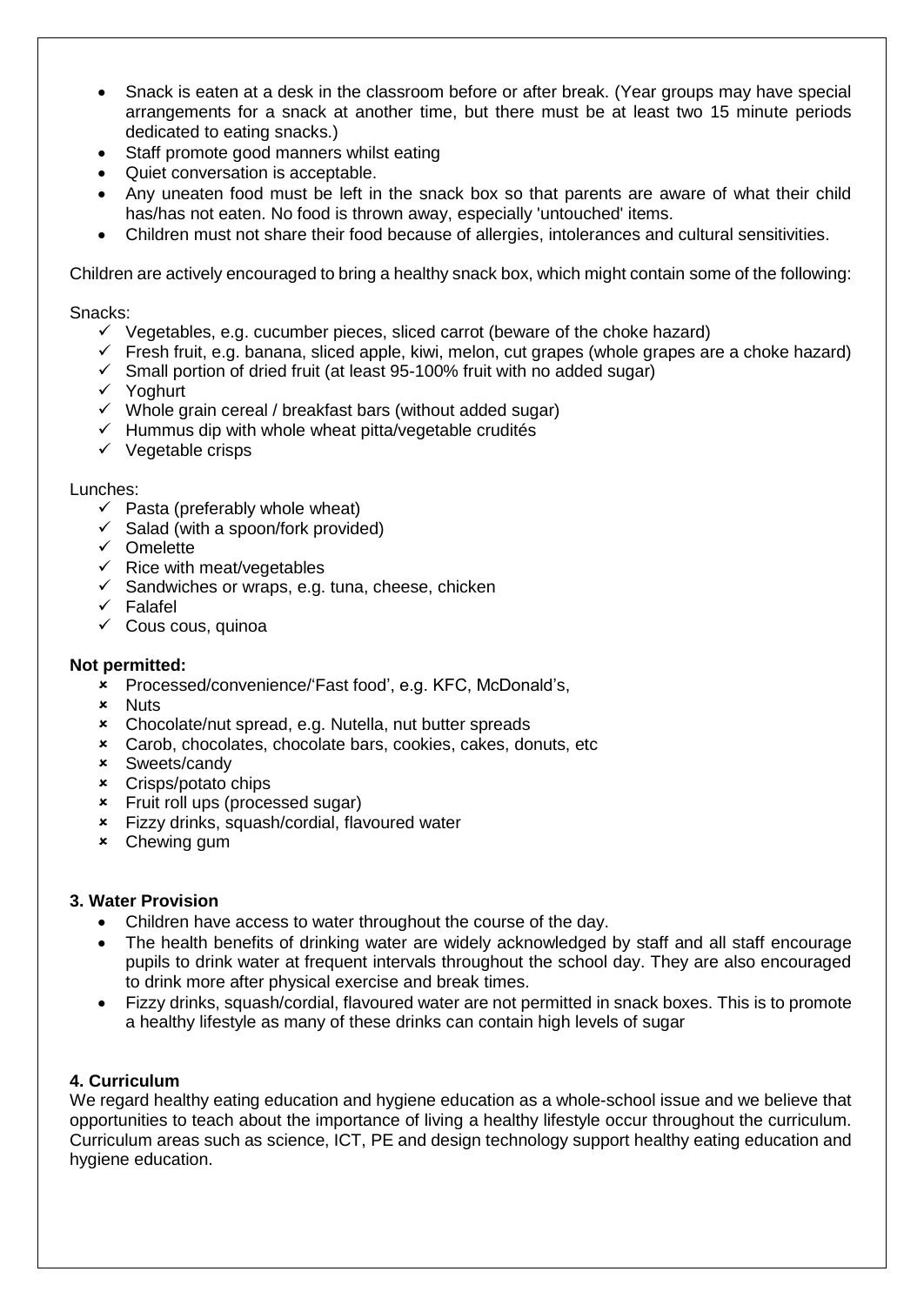# **5. Treats, prizes and special occasions**

Confectionary items are not used as prizes and rewards for children. On rare occasions, such as 'Pink Day', some confectionary items are sold to raise funds for charity, however these are limited to one treat per child and healthy snacks are promoted and sold alongside.

The school has a responsibility to promote healthy eating and therefore does not allow the bringing in of cakes and sweet treats to celebrate birthdays. We acknowledge that a birthday is a very special event, especially for the younger children, so parents are encouraged to bring either a vegetable or fruit treat or non-food-related item such as a small piece of stationery instead.

# **6. The Role of Year Leaders**

Year Leaders ensure:

- Snack time and healthy eating are on a business meeting agenda once per term.
- Children are supervised by a Teacher or TA whilst they eat their snack to ensure good manners are insisted upon and so that each child eats enough to give them the energy they need for their learning.
- Healthy snack box ideas and suggestions are sent home in newsletters on a regular basis.

# **7. The Role of Teachers, TAs and LSAs**

Teachers and TAs/LSAs complete regular checks to ensure no nut products are brought into school.

If children come to school with unhealthy items in their snack box, the teacher/TA on snack duty will instruct the child to put the item back into the snack box to take home and a 'healthy snack box' reminder note for parents will be issued.

*If a child comes to school with an entirely unhealthy snack box, they will be allowed to eat the least unhealthy items so that they do not go hungry that day, but the class teacher will call the parents to ensure it is not repeated the following day.* 

Teachers who are concerned that a child repeatedly has an unhealthy snack box or not enough food will discuss this with their Year Leader. They may then have a chat with the family to explain why we at JPS encourage a healthy snack or they may write a note home with some ideas for a healthy snack. As a last resort, the Principal will write informing parents of our policy on healthy eating.

## **8. The Role of the School Nurses**

The school nurses and Well-Being team:

- Give talks to parents, alongside nutritionists, about healthy eating and the effects on learning and behaviour.
- Utilise a healthy snack box sticker/dojo initiative to reward children who bring healthy snacks.
- Educate children about the importance of healthy eating.
- Display posters in classrooms and around school to inform children of when to wash their hands
- Ensure that staff and parents are informed about the Healthy Eating and Hygiene for Eating Policy and that the policy is implemented effectively.
- Oversee the aspects covered in this policy and liaise with other key members of staff as necessary.

## **9. The Role of Parents/Carers**

The school is aware that the primary role in children's healthy eating education lies with parents. We build positive and supporting relationships with parents of the children at our school through mutual understanding, trust and co-operation.